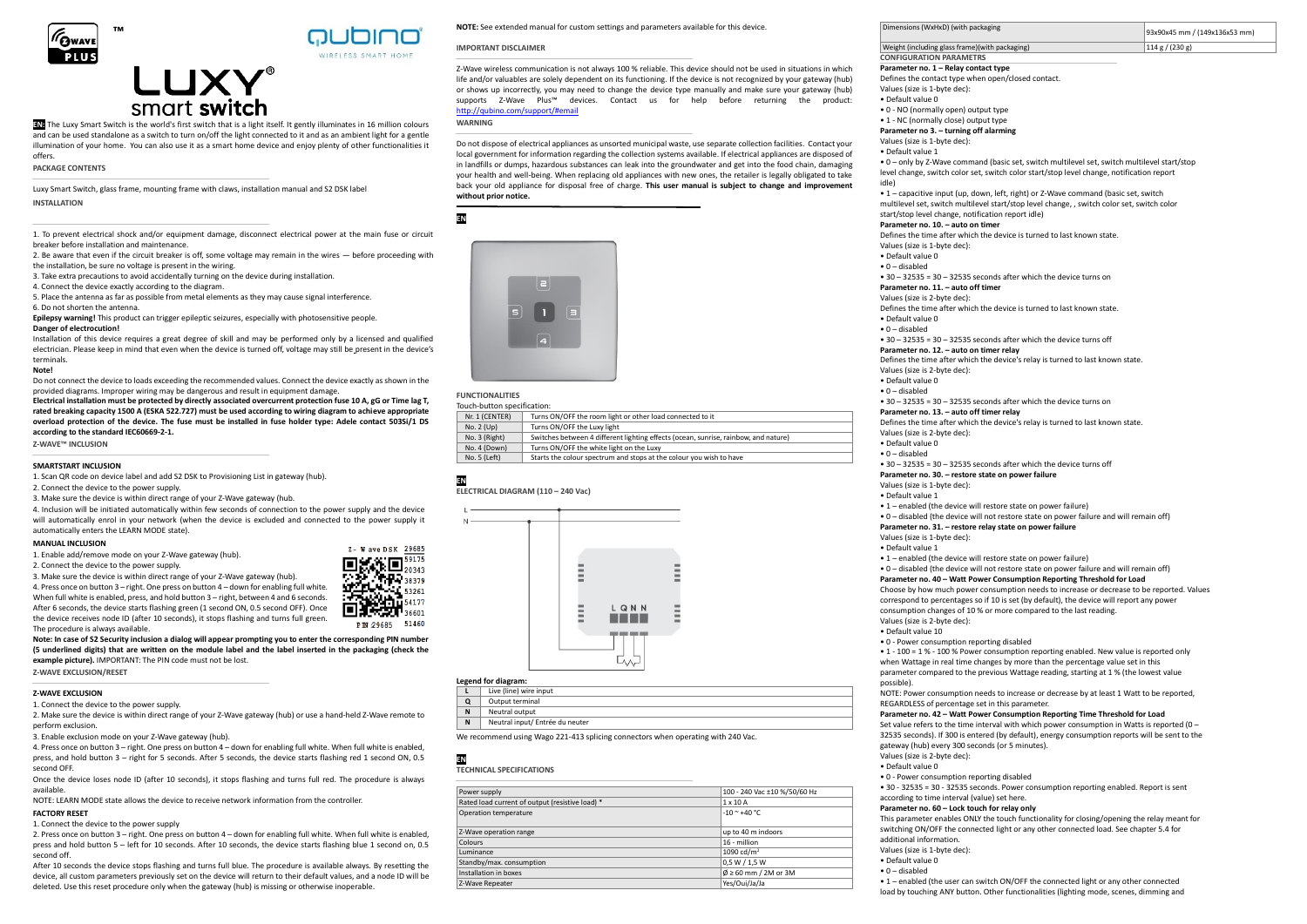### full white, inclusion/exclusion and reset) are unavailable until function disabled).

#### **Parameter no. 70 - Overload safety switch**

The function allows for turning off the controlled device in case of exceeding the defined power for more than 5 sec. Controlled device can be turned back on by capacitive antenna/s or sending a control frame.

- Values (size is 2-byte dec):
- Default value 2300
- 0 = function not active
- $1 2300 = 1 W 2300 W$

ⓘ NOTE: This functionality is not an overload safety protection, please check chapter "Functionalities" for more details. In case of overload the following message will be send towards the controller:

COMMAND\_CLASS\_NOTIFICATION\_V5 The Alarm V1 type field set to 0x00

Notification Type 0x08 and 0x08 (Overload detected)

#### **IMPORTANT**

When adding the Luxy Smart Switch to a Z-Wave network with a controller supporting Security 2 (S2), the PIN code of the Z-Wave Device Specific Key (DSK) is required. The unique DSK code is printed on the product label and a copy is inserted in the packaging, which must not be lost. Do not remove the DSK from the product. As a backup measure, use the label in the packaging. The first five digits of the key are highlighted or underlined to help the user identify the PIN code portion of the DSK text. The DSK is additionally represented with a QR Code.

### **STATEMENT OF PRODUCTS FORM MULTIPLE MANUFACTURES**

This product can be operated in any Z-Wave network with other Z-Wave certified devices from other manufacturers. All mains operated nodes within the network will act as repeaters regardless of vendor to increase reliability of the network.

### **ASSOCIATIONS**

| Group ID       | Name                    | Maximum<br>allowed<br>nodes | <b>Description</b>                                                                                                                                                                                                                                                                                                                                                                                                                                                                                                                                                                                                                                                                                                                                                                                                                                                                                                                                                                                                              |
|----------------|-------------------------|-----------------------------|---------------------------------------------------------------------------------------------------------------------------------------------------------------------------------------------------------------------------------------------------------------------------------------------------------------------------------------------------------------------------------------------------------------------------------------------------------------------------------------------------------------------------------------------------------------------------------------------------------------------------------------------------------------------------------------------------------------------------------------------------------------------------------------------------------------------------------------------------------------------------------------------------------------------------------------------------------------------------------------------------------------------------------|
| $\mathbf{1}$   | Lifeline                | 1                           | Supports following commands:<br>COMMAND CLASS DEVICE RESET LOCALLY, DEVICE RESET<br>LOCALLY NOTIFICATION - triggered upon reset,<br>COMMAND CLASS SWITCH MULTILEVEL V4, SWITCH MULT<br>ILEVEL REPORT V4 - triggered upon change of brightness,<br>COMMAND CLASS SWITCH COLOR V3, SWITCH COLOR RE<br>PORT V3 - triggered upon change of color,<br>COMMAND CLASS NOTIFICATION V8, NOTIFICATION REPO<br>RT V8 - triggered upon change of alarm detection state or<br>upon current overload detection,<br>COMMAND CLASS SWITCH BINARY, SWITCH BINARY REPO<br>RT - is triggered when a change of output state of relay<br>occurs.<br>COMMAND CLASS METER, METER REPORT - triggered upon<br>energy consumption change according to configuration<br>parameters 40 and 42.<br>CONFIGURATION_REPORT - triggered upon a local change of<br>the working mode of the four capacitive buttons (see chapter<br>5.4)<br>Reserved for communication with the primary<br>gateway/hub. Used to report unsolicited messages to the<br>controller. |
| $\overline{2}$ | <b>LEDS</b><br>on/off   | 5                           | Supports the following command:<br>COMMAND CLASS BASIC V2, BASIC SET V2 - is triggered<br>when a change of output state occurs; LEDs are on/off.                                                                                                                                                                                                                                                                                                                                                                                                                                                                                                                                                                                                                                                                                                                                                                                                                                                                                |
| 3              | Change of<br>brightness | 5                           | Supports the following command:<br>COMMAND CLASS SWITCH MULTILEVEL V4, SWITCH MULT<br>ILEVEL SET V4 - is triggered when a change of output state<br>occurs; brightness changes.                                                                                                                                                                                                                                                                                                                                                                                                                                                                                                                                                                                                                                                                                                                                                                                                                                                 |
| 4              | Change of<br>color      | 5                           | Supports the following command:<br>COMMAND CLASS SWITCH COLOR V3, SWITCH COLOR SE<br>T V3 - is triggered when a change of output state occurs;<br>colour changes.                                                                                                                                                                                                                                                                                                                                                                                                                                                                                                                                                                                                                                                                                                                                                                                                                                                               |
| 5              | Relay<br>on/off         | 5                           | Supports the following command:<br>COMMAND_CLASS_BASIC_V2, BASIC_SET_V2 - is triggered<br>when a change of output state of relay occurs.                                                                                                                                                                                                                                                                                                                                                                                                                                                                                                                                                                                                                                                                                                                                                                                                                                                                                        |

| Endpoint 1 (LEDs): |  |
|--------------------|--|
|--------------------|--|

| <b>Group ID</b><br>Maximum<br>Name<br>allowed nodes | <b>Description</b> |
|-----------------------------------------------------|--------------------|
|-----------------------------------------------------|--------------------|

| 1              | Lifeline                | $\Omega$ | Supports following commands:<br>COMMAND CLASS NOTIFICATION V8, NOTIFICATION<br>REPORT_V8-triggered upon change of alarm detection<br>state<br>COMMAND CLASS SWITCH MULTILEVEL V4, SWITCH<br>MULTILEVEL REPORT V4 - is triggered when a change<br>of output state occurs, brightness changes<br>COMMAND CLASS SWITCH COLOR V3, SWITCH COL<br>OR REPORT V3 - triggered upon change of brightness, |
|----------------|-------------------------|----------|-------------------------------------------------------------------------------------------------------------------------------------------------------------------------------------------------------------------------------------------------------------------------------------------------------------------------------------------------------------------------------------------------|
| $\overline{ }$ | <b>LEDs</b><br>on/off   | 5        | Supports the following command:<br>COMMAND CLASS BASIC V2, BASIC SET V2 - is<br>triggered when a change of output state occurs; LEDs<br>are on/off.                                                                                                                                                                                                                                             |
| 3              | Change of<br>brightness | 5        | Supports the following command:<br>COMMAND CLASS SWITCH MULTILEVEL V4, SWITCH<br>MULTILEVEL SET V4 - is triggered when a change of<br>output state occurs; brightness changes.                                                                                                                                                                                                                  |
| 4              | Change of<br>color      | 5        | Supports the following command:<br>COMMAND CLASS SWITCH COLOR V3, SWITCH COL<br>OR SET V3 - is triggered when a change of output<br>state occurs; colour changes.                                                                                                                                                                                                                               |

#### **Endpoint 2 (Relay):**

| Group<br>ID   | Name            | Maximum<br>allowed<br>nodes | <b>Description</b>                                                                                                                                                                                                                                                                                                                                                                            |
|---------------|-----------------|-----------------------------|-----------------------------------------------------------------------------------------------------------------------------------------------------------------------------------------------------------------------------------------------------------------------------------------------------------------------------------------------------------------------------------------------|
|               | Lifeline        | n                           | Supports following commands:<br>COMMAND CLASS NOTIFICATION V8, NOTIFICATION REPORT V8<br>- triggered upon current overload detection,<br>COMMAND CLASS SWITCH BINARY, SWITCH BINARY REPORT - is<br>triggered when a change of output state of relay occurs.<br>COMMAND CLASS METER, METER REPORT - triggered upon<br>energy consumption change according to configuration parameters<br>40.42 |
| $\mathcal{P}$ | Relav<br>on/off |                             | Supports the following command:<br>COMMAND CLASS BASIC V2, BASIC SET V2 - is triggered when a<br>change of output state of relay occurs.                                                                                                                                                                                                                                                      |

#### **NOTIFICATION COMMAND CLASS**

| The Luxy Smart Switch supports the following notification types and events: |  |
|-----------------------------------------------------------------------------|--|
|-----------------------------------------------------------------------------|--|

| <b>Notification Type</b> | <b>Notification Event</b>   |
|--------------------------|-----------------------------|
| Siren $(0x0E)$           | Siren active $(0x01)$       |
| Power Management (0x08)  | Over-load detected $(0x08)$ |

#### **Siren**

The device sends a NOTIFICATION\_REPORT, with the listed type and event, when it receives a NOTIFICATION\_REPORT.

## The device can behave in one of two ways:

- When it receives a NOTIFICATION\_REPORT(notificationType=0x08=POWER\_MANAGEMENT) the device will start blinking with a yellow color.
- When the device receives any other NOTIFICATION\_REPORT, if will start blinking with a red color.

The device will continue to do so, until the user puts it back into its default state, which can be done either with Z-Wave command or by physically touching the buttons of the device, so that a change of output state occurs. There is some control of this behaviour, described in the configuration parameters no. 3.

When the device receives notification report with State Idle (0x00), it will change state to Idle and stop signalizing alarmed state (LEDs stop blinking).

#### **Power Management**

In case of exceeding the power value set in parameter 70 Overload safety switch (default 2300 W) for more than 5 seconds, the Luxy Smart Switch automatically turns off the output and the overload notification is sent (0x08 Overload detected).

In case the parameter 70 is disabled the Luxy smart switch has a fixed overload safety value of 2400 W to prevent any damage to the module. In this case if the active power is greater than 2400 W for 5 seconds or more, the output is turned off automatically and the overload notification is sent (0x08 Over-load detected).

### **Z-WAVE COMMAND CLASSES ROOT ENDPOINT (LED control): Device Classes:** GENERIC\_TYPE\_SWITCH\_MULTILEVEL (0x11) SPECIFIC\_TYPE\_COLOR\_TUNABLE\_MULTILEVEL (0x02)

## **Supported Z-Wave Command Classes:**

COMMAND\_CLASS\_ZWAVEPLUS\_INFO\_V2 COMMAND\_CLASS\_SUPERVISION\_V1 COMMAND\_CLASS\_TRANSPORT\_SERVICE\_V2 COMMAND\_CLASS\_SECURITY\_2\_V1 COMMAND\_CLASS\_SWITCH\_COLOR\_V3 [S2]\*

COMMAND\_CLASS\_ASSOCIATION\_V2 [S2]\* COMMAND\_CLASS\_ASSOCIATION\_GRP\_INFO\_V3 [S2]\* COMMAND\_CLASS\_MULTI\_CHANNEL\_ASSOCIATION\_V3 [S2]\* COMMAND\_CLASS\_VERSION\_V2 [S2]\* COMMAND\_CLASS\_MANUFACTURER\_SPECIFIC\_V2 [S2]\* COMMAND\_CLASS\_DEVICE\_RESET\_LOCALLY\_V1 [S2]\* COMMAND\_CLASS\_POWERLEVEL\_V1 [S2]\* COMMAND\_CLASS\_SWITCH\_MULTILEVEL\_V4 [S2]\* COMMAND\_CLASS\_SWITCH\_BINARY\_V1 [S2]\* COMMAND\_CLASS\_BASIC\_V2 [S2]\* COMMAND\_CLASS\_METER\_V4 [S2]\* COMMAND\_CLASS\_CONFIGURATION\_V1 [S2]\* COMMAND\_CLASS\_NOTIFICATION\_V8 [S2]\* COMMAND\_CLASS\_MULTI\_CHANNEL\_V4 [S2]\*

# **ENDPOINT 1 (LED control):**

**Device Classes:** GENERIC\_TYPE\_SWITCH\_MULTILEVEL (0x11) SPECIFIC\_TYPE\_COLOR\_TUNABLE\_MULTILEVEL (0x02) **Supported Z-Wave Command Classes:**

COMMAND\_CLASS\_ZWAVEPLUS\_INFO\_V2 COMMAND\_CLASS\_SUPERVISION\_V1 COMMAND\_CLASS\_SECURITY\_2\_V1 COMMAND\_CLASS\_SWITCH\_COLOR\_V3 [S2]\* COMMAND\_CLASS\_ASSOCIATION\_V2 [S2]\* COMMAND\_CLASS\_ASSOCIATION\_GRP\_INFO\_V3 [S2]\* COMMAND\_CLASS\_MULTI\_CHANNEL\_ASSOCIATION\_V3 [S2]\* COMMAND\_CLASS\_SWITCH\_MULTILEVEL\_V4 [S2]\* COMMAND\_CLASS\_SWITCH\_BINARY\_V1 [S2]\* COMMAND\_CLASS\_BASIC\_V2 [S2]\* COMMAND\_CLASS\_METER\_V4 [S2]\* COMMAND\_CLASS\_NOTIFICATION\_V8 [S2]\*

## **ENDPOINT 2 (built-in relay control)**

**Device Classes:** GENERIC\_TYPE\_SWITCH\_BINARY (0x10) SPECIFIC\_TYPE\_POWER\_SWITCH\_BINARY (0x01) **Supported Z-Wave Command Classes:** COMMAND\_CLASS\_ZWAVEPLUS\_INFO\_V2 COMMAND\_CLASS\_SUPERVISION\_V1 COMMAND\_CLASS\_SECURITY\_2\_V1 COMMAND\_CLASS\_ASSOCIATION\_V2 [S2]\* COMMAND\_CLASS\_ASSOCIATION\_GRP\_INFO\_V3 [S2]\* COMMAND\_CLASS\_MULTI\_CHANNEL\_ASSOCIATION\_V3 [S2]\* COMMAND\_CLASS\_SWITCH\_BINARY\_V1 [S2]\* COMMAND\_CLASS\_BASIC\_V2 [S2]\* COMMAND\_CLASS\_METER\_V4 [S2]\* COMMAND\_CLASS\_NOTIFICATION\_V8 [S2]\*

### \*[S2] Security S2 Command Class

ⓘ NOTE: This product can be included and operated in any Z-Wave network with other Z-Wave certified devices from any other manufacturers. All constantly powered nodes in the same network will act as repeaters regardless of the vendor to increase reliability of the network.

ⓘ NOTE: This device must be used in conjunction with a Security Enabled Z-Wave Controller to fully utilize all implemented functions.

ⓘ NOTE: This device is a security enabled Z-Wave Plus product that can use encrypted Z-Wave Plus messages to communicate to other security enabled Z-Wave Plus products.

#### ⓘ NOTE: DSK access via UI

Gateways, which implement the S2 and Smart Start security feature, display an input dialog box, with a full or partial DSK key. Most of them display a partial DSK (they do not show the PIN code) when the device is included with the S2-Authenticated security scheme. When included with the S2-Unauthenticated, some gateways show the complete DSK while others perform the complete inclusion process without prompting the user with the dialogue.

## ⓘ NOTE: MAPPING OF COMMAND\_CLASS\_BASIC

The COMMAND\_CLASS\_BASIC is mapped into COMMAND\_CLASS\_SWITCH\_MULTILEVEL, on the root endpoint and endpoint1. On endpoint2, COMMAND\_CLASS\_BASIC is mapped into COMMAND\_CLASS\_SWITCH\_BINARY, for enabling relay control:

#### **On the root endpoint and endpoint1**, the 4 LEDs will be turned ON or OFF after receiving the BASIC\_SET command:

• they will be turned on, when the device receives a BASIC\_SET(Value=0x01-0x063) (1-99%)

- they will be turned on to the last non-zero value, when the device receives a BASIC\_SET(Value=0xFF)
- they will turn off, when the device receives a BASIC\_SET(Value=0x00)

### **On endpoint2**, the relay will be turned ON or OFF, after receiving the BASIC\_SET command:

- the relay will be turned on, when the device receives a BASIC\_SET(Value=0x01-0x063) (1-99%)
- the relay will also turn on, when the device receives a BASIC\_SET(Value=0xFF)
- the relay will turn off, when the device receives a BASIC\_SET(Value=0x00)

ⓘ NOTE: Answering on a METER\_GET\_V1 command: When the device receives a METER\_GET\_V1 command, it will answer with a METER\_REPORT\_V4, with the field values rateType=1 and scale=0 (kWh).